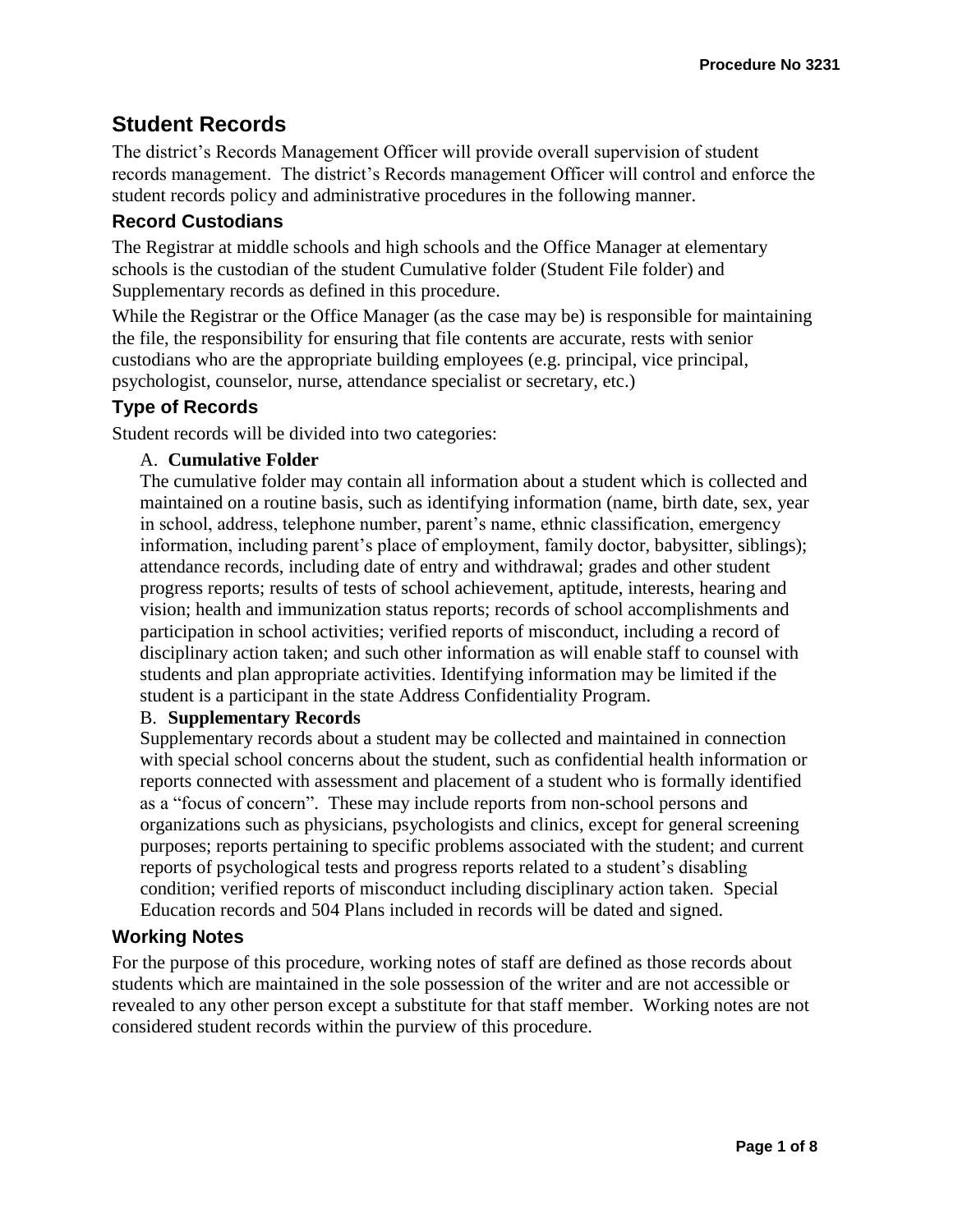## **Access, Inspection and Review of Student Records**

The Family Educational Rights and Privacy Act (FERPA) (20 U.S.C. 1232; 34CFR Part 99) is a Federal law that protects the privacy of student education records. The law applies to all schools that receive funds under an applicable program of the U.S. Department of Education.

Parents and adult students will be notified annually of their right to inspect and review the records of their children and their other rights under the Family Educational Rights and Privacy Act through the following:

[www.bsd405.org/Portals/0/.../August%20Notices/OfficialNotices2012.pdf](http://www.bsd405.org/Portals/0/.../August%20Notices/OfficialNotices2012.pdf)

#### A. **Parents**

Parents of dependent children have the right to inspect the cumulative folder and/or supplementary records of their children.

- 1. The parent will be provided analysis and interpretation by qualified staff of all information in the cumulative folder and supplementary records. This action may be initiated by the parent of a staff member. The review will occur in no case later than 45 days after the request.
- 2. Inspection and review will be conducted during normal working hours, unless the senior custodian (teacher, counselor, nurse, psychologist, principal) consents to other arrangements. Senior Custodians will provide assistance in the interpretation and analysis of student records as needed. Although records must remain within district control, they may be copies or reproduced by or for the parent or eligible student at their own expense. The district will provide the requestor the first 100 pages of copies free of charge each year. Copies of records exceeding 100 pages each year will be charged ten cents per page.

### B. **The Student**

Information from the cumulative folder will be interpreted to the student upon his/her request. Information contained in supplementary records will be interpreted to the student upon his/her request and with the consent of the parent. The adult student may inspect his/her cumulative folder and supplementary records. The right of access granted the parent or adult student includes the right to be provided a list of the types of studentrelated education records maintained by the school and the district. The parent and adult student will have the right to inspect or to be informed of the content of any record containing personally identifiable information regarding more than one student, provided that the right to access will apply only to that portion of the record or document which relates to the student. Upon graduation from high school, a student may request to receive a final transcript in addition to the diploma. FERPA give parents certain rights with respect to their children's education records. These rights transfer to the student when he or she reaches the age of 18 or attends a school beyond the high school level. The students to whom the rights have transferred are "eligible students." FERPA rights include: include:

1. The right to inspect and review the student's education records within 45 days of the day the district receives a request for access. Parents or eligible students should submit to the school principal a written request that identifies the record(s) they wish to inspect. The records custodian will make arrangements for access and notify the parent or eligible student of the time and place where the records may be inspected.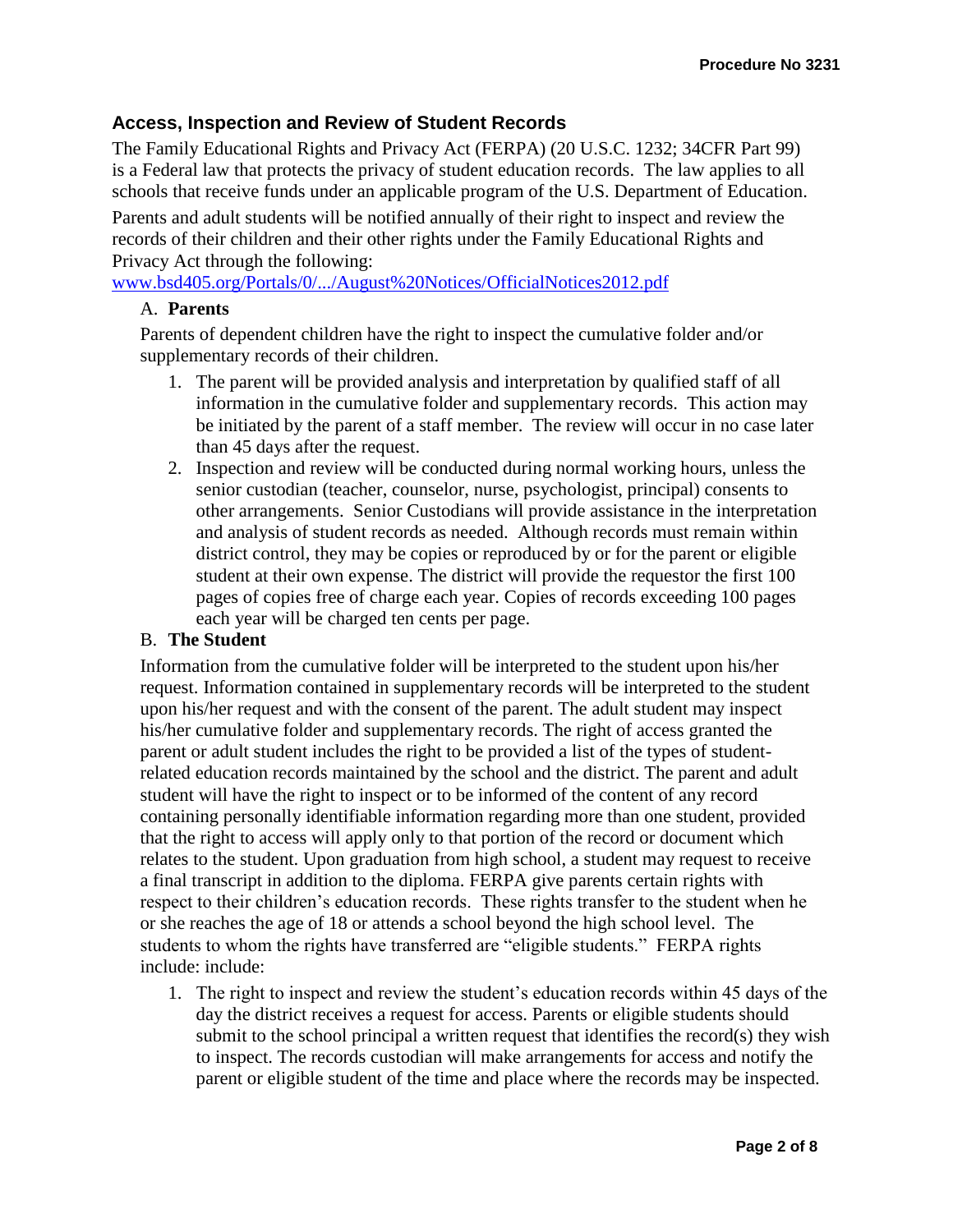- 2. The right to request the amendment of the student's education records that the parent or eligible student believes are inaccurate, misleading, or otherwise in violation of the student's privacy rights under FERPA. Parents or eligible students may ask the district to amend a record that they believe is inaccurate, misleading or in violation of the student's privacy rights. They should write the school principal, clearly identify the part of the record they want changed, and specify why it is inaccurate, misleading or in violation of the student's privacy rights. If the district decides not to amend the record as requested by the parent or eligible student, the district will notify the parent or eligible student of the decision and advise them of their right to a hearing regarding the request for amendment. Additional information regarding the hearing procedures will be provided to the parent or eligible student when notified of the right to a hearing.
- 3. Parents or eligible students have a right to inspect or review information including when the student is a dependent under IRS tax code, when the student has violated a law or the school rules regarding alcohol or substance abuse (and the student is under 21), and when the information is needed to protect the health or safety of the student or other individuals.
- 4. The right to consent to disclosures of personally identifiable information contained in the student's education records, except to the extent that FERPA authorizes disclosure without consent. One exception which permits disclosure without consent is disclosure to school officials with legitimate educational interests. A school official is a person employed by the district as an administrator, supervisor, instructor, or support staff member (including health or medical staff and law enforcement unit personnel); a person serving on the school board; a person or company with whom the district has contracted to perform a special task (such as an attorney, hearing officer, auditor, medical consultant, or therapist); or a parent or student serving on an official committee, such as a disciplinary or grievance committee, or assisting another school official in performing his or her tasks. A school official has a legitimate educational interest if the official needs to review an education record in order to fulfill his or her professional responsibility.

Upon request, the district discloses educational records without consent to officials of another school district in which a student seeks or intends to enroll.

5. The right to file a complaint with the U.S. Department of Education concerning alleged failures by the district to comply with the requirements of FERPA. The name and address of the Office that administers FERPA is:

> Family Policy Compliance Office U.S. Department of Education 400 Maryland Avenue S.W.

### C. **Staff**

Staff or other school officials who have a legitimate, educational interest in a student will have access to the cumulative folder and any supplementary records.

## D. **Other Districts**

Other districts will be provided with records upon official request from the district, unless the student has an outstanding fee or fine. In those instances the enrolling school will be provided with the student's academic, special placement, immunization history and discipline records within two school days, but the official transcript will be withheld until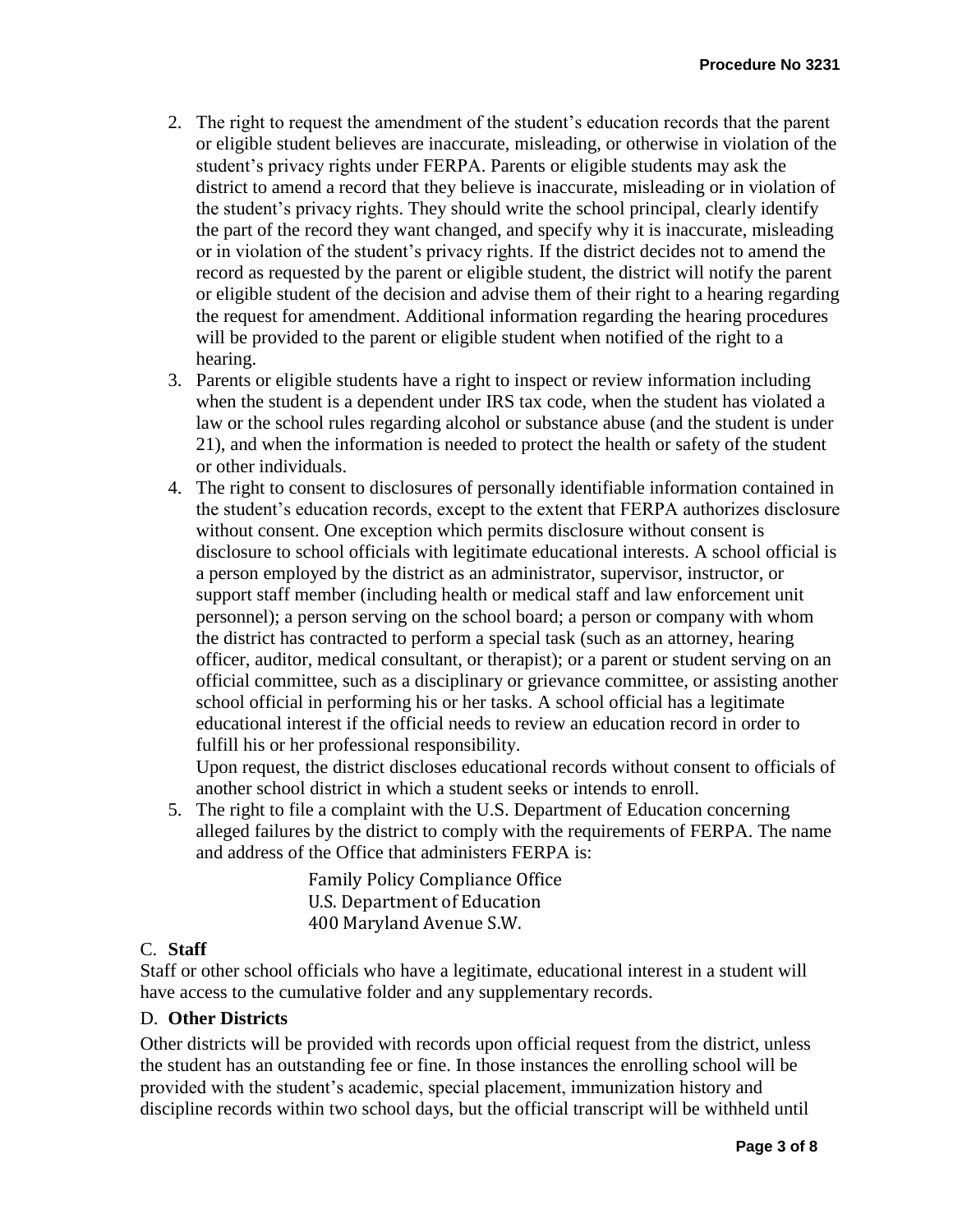the fee or fine is discharged. The enrolling school district will be notified that the transcript is being withheld due to an outstanding fee or fine. At the time of transfer of the records, the parent or adult student may receive a copy of the records at his/her expense if requested and will have an opportunity to challenge the contents of the records. Parents will be advised through the annual Student Rights and Responsibilities Handbook that student records will be released to another school where the student has enrolled or intends to enroll.

#### E. **Other Persons and Organizations**

Prospective employers may request to review the transcript of a student. Such requests will be honored only upon receipt of the parent or adult student's signed authorization and appropriate fee. Information contained in the cumulative folder and supplementary records of a student will be released to persons and organizations other that the student, parent, staff and other districts only with the written consent of the parent or adult student with the following exceptions:

- 1. Directory information may be released publicly without consent upon the condition that the parent or adult student be notified annually of the school's intention to release such information and be provided the opportunity to indicate that such information is not be released without prior consent. Such information will not be released for commercial reasons. The district has designated the following information as directory information: the student's name, address, telephone number and electronic mail address; photograph; date and place of birth; major field of study; dates of attendance; grade level; participation in officially recognized activities and sports; weight and height of members of athletic teams; degrees, honors and awards; the most recent educational agency or institution attended; student identification number, user ID, or other unique personal identifier used to communicate in electronic systems that cannot be used to access records without a PIN, password, etc. The actual residential addresses of participants in the state Address Confidentiality Program will not be available for release as directory information. Social Security numbers, student identification numbers (with authentication factors such as a secret password or personal identification number) or other personally identifiable information is not conserved directory information:
	- a. Information may be released to authorized representatives of the comptroller general of the United States, the commissioner of education, and/or an administrative head of an education agency or state education authorities in connection with the audit and evaluation of federally supported education programs or in connection with the enforcement of the federal legal requirements for such programs.
	- b. Information may be released to state and local officials to whom such information is specifically required to be reported or disclosed pursuant to Washington state statute (examples: reporting child abuse or referrals to juvenile court for truancy).
	- c. Information may be released to organizations who have contracted with the Bellevue School district and are conducting studies for educational agencies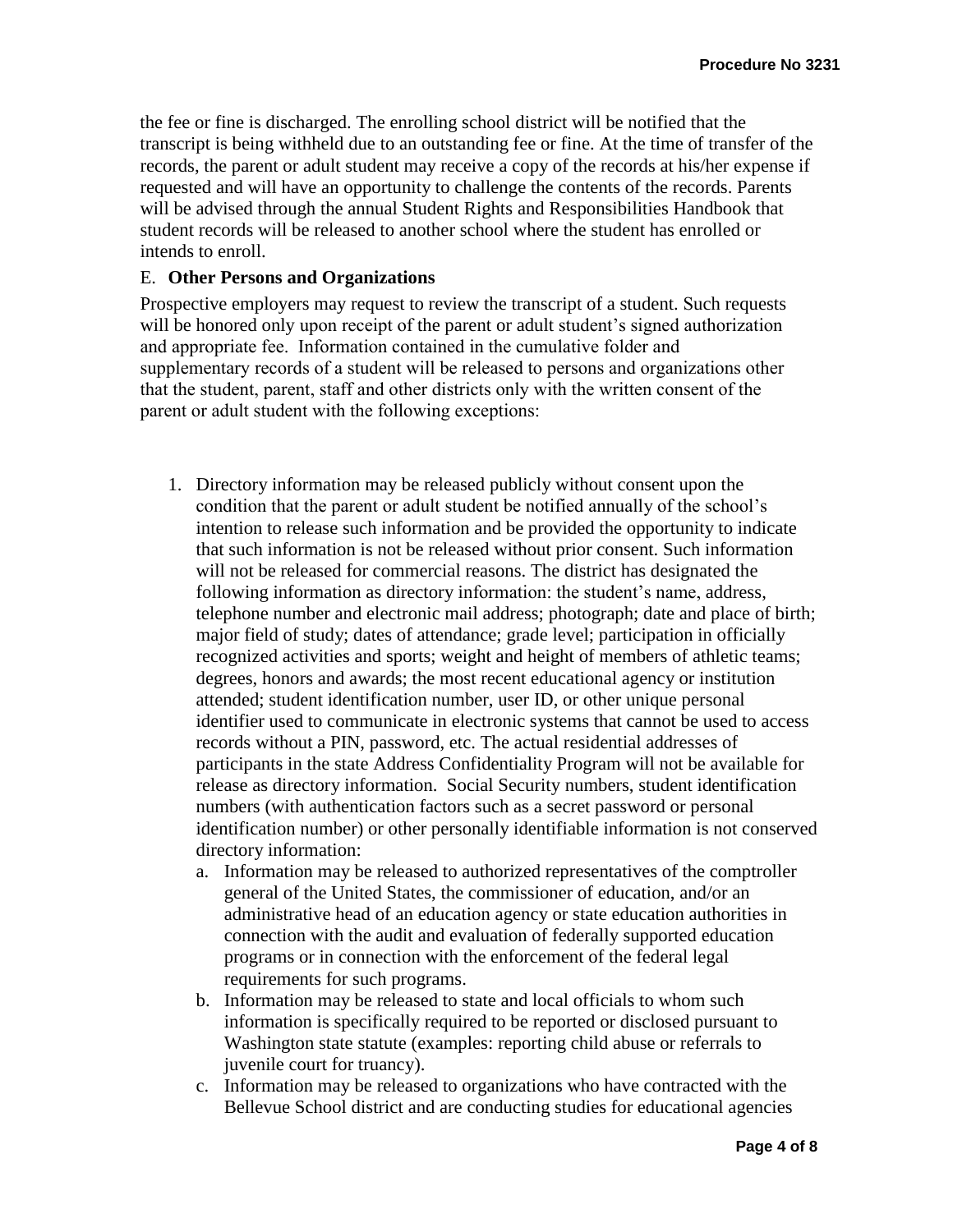for the purpose of developing, validating or administering predictive tests or improving instruction, if such studies are conducted in such a manner as will not permit the personal identification of students and their parents by persons other than the representatives of such organizations and if such information will be destroyed when no longer needed for the purpose for which it has been gathered.

- d. Information may be released in compliance with a judicial order or lawfully issued subpoena including ex parte court orders under the USA Patriot Act, upon condition that a reasonable effort was made to notify the parent or adult student in advance of such compliance unless such notice is not allowed by the order or subpoena.
- e. Information may be released to appropriate persons and agencies in connection with an emergency to protect the health or safety of the student or other persons. The district will take into account the totality of the circumstance and determine if there is an articulable and significant threat to the health or safety of the student or other individuals. When information from a student's record, other than directory information, is released to any person or organization other than staff, a record of such release will be maintained as part of the specific record involved. Telephone requests for information about students will not be honored unless the identity of the caller is known and the caller is authorized to receive the information under provisions of these procedures. A record will be made of any such release of information and placed in the student's cumulative folder. This record of access will include date of access, name of the party granted access and the legitimate educational interest of the party granted access.
- f. Federal law requires the district to provide military recruiters, upon request, with the following information for 11th and 12th grade students – names, addresses and telephone listings – unless parents have advised the district that they do not want their child's information disclosed without their prior written consent using the opt-out provision on the Registration Form.

### **Confidential Health Records**

The school Nurse is the custodian of confidential health records. These records should be stored in a secure area accessible only to the school health care provider, unless an appropriately executed release under Ch. 70.02 has been obtained. Such records are also covered by the Family Education Rights and Privacy Act, permitting parent access to review and otherwise exercise FERPA rights regarding the records. There is a higher standard of confidentiality and minor student's rights of privacy for records pertaining to HIV, sexually transmitted diseases, drug or alcohol treatment, mental health treatment, family planning or abortion. The releases for information regarding sexually transmitted diseases, HIV and drug or alcohol treatment are more restrictive than ordinary medical releases.

#### **Challenges and Hearings**

At the time of inspection and review the parent or adult student granted access to records may challenge the appropriateness and accuracy of any record directly related to the student and may demand correction or deletion. Custodians (teacher, counselor, nurse, and psychologist) may honor such demands by correcting or deleting records which are misleading, violative of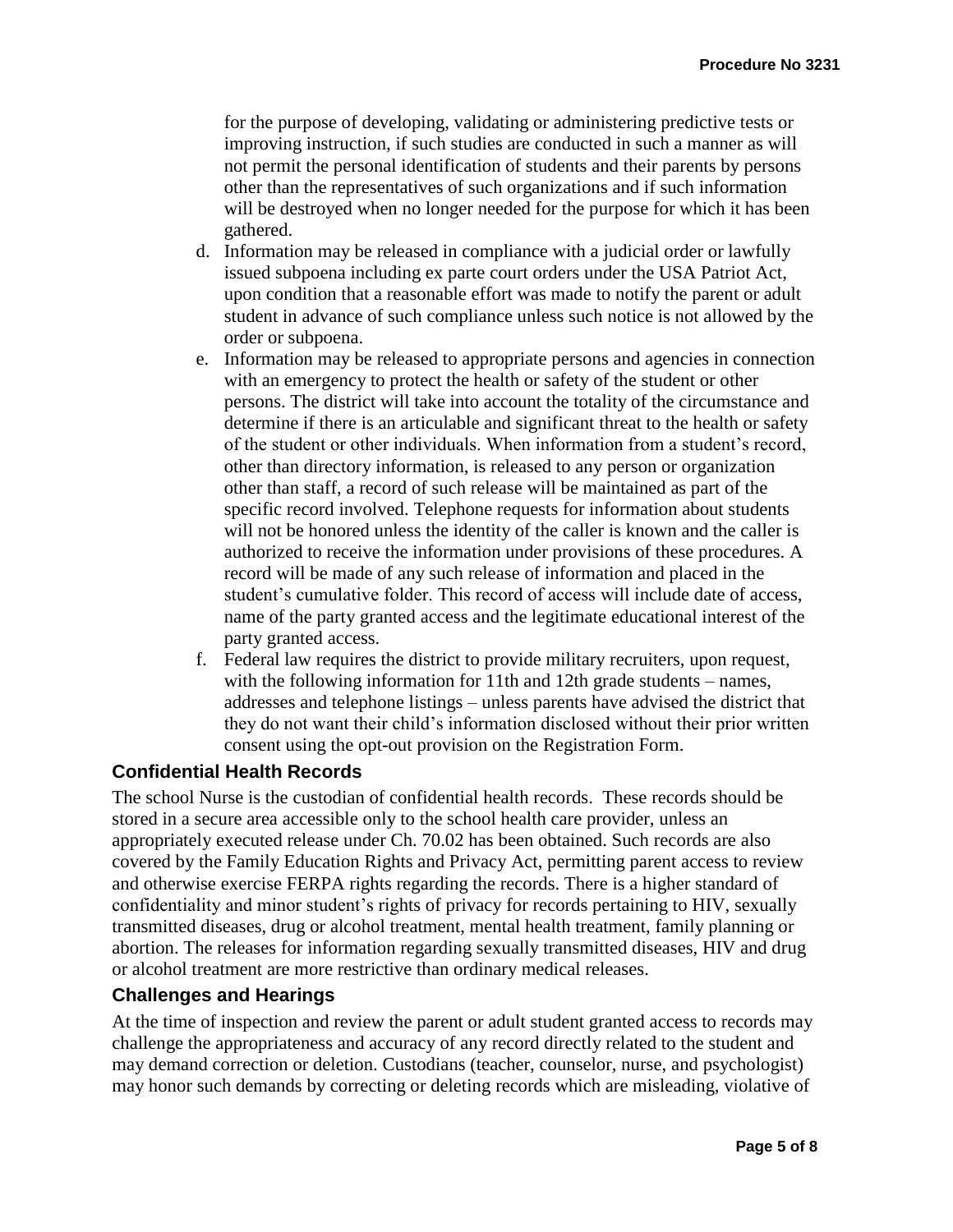privacy or inaccurate, provided that the senior custodian (principal or department head) concurs.

If the demanded correction or deletion is denied by the senior custodian, the parent or adult student may request an informal hearing before the superintendent, which hearing will be held within 10 school days of the receipt of such request. During the hearing the superintendent will review the facts as presented by the parent or adult student and the custodian and decide whether or not to order the demanded correction or deletion. The superintendent will send his/her written decision to the parent or adult student within 10 school days of the hearing.

Upon denial of correction or deletion by the superintendent, the parent or adult student may request in writing a hearing before the board, which hearing will be conducted at its next regular meeting. During such hearing, which will be closed to the public, the board will review the facts as presented by the parent or adult student and senior custodian and decide whether or not to order the demanded correction or deletion. The board will send its written decision to the parent or adult student within 10 school days of the hearing.

## **Maintenance of Student Records**

The district will use an array of methods to insure confidentiality and protect records, including passwords, physical controls (such as locked cabinets), technological controls (such as role-based access controls for electronic records) and administrative procedures.

#### **Custodians will**:

- A. Request student records from other schools
- B. Maintain security of student records
- C. Transfer, destroy and correct records as permitted
- D. Maintain only those records by these procedures
- E. Safeguard student records from unauthorized use and disposition
- F. Maintain access records
- G. Honor access requests for parent or adult student
- H. Delete or correct records upon approval of the senior custodian or upon order of the superintendent or the board; and
- I. Follow the records review schedule and procedures established by the senior custodian

### **Senior Custodians will:**

- A. Supervise activities of their custodians
- B. Conduct informal hearings and grant or deny approval of corrections or deletions requested by parents or adult students
- C. Establish records review schedules and procedures for their respective schools or departments in accordance with procedures governing records disposition
- D. Upon transfer of the student to the next level (elementary to middle school, middle school to high school) or upon graduation or transfer outside the district, remove for retention, preservation or destruction in accordance with applicable disposition procedures any records no longer pertinent to educational program placement.
- E. Certify to the district records custodian by June  $30<sup>th</sup>$  of each year the following
	- 1. Only records pertinent to educational program placement are being maintained, unless otherwise authorized by law, and
	- 2. Required reviews have been accomplished.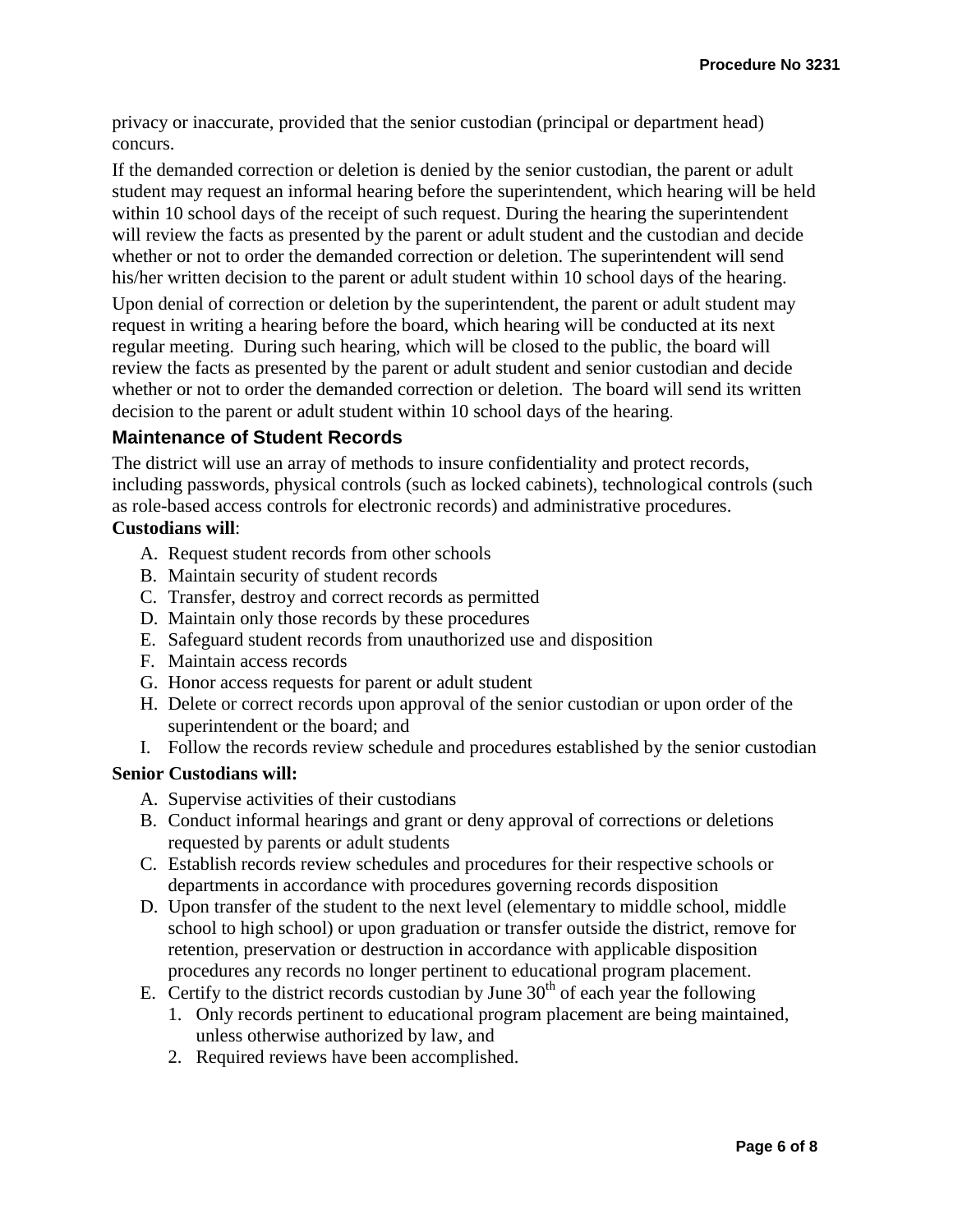### **Records and Transfer of Records**

The permanent student record will serve as the record of the student's school history and academic achievement. Permanent records filed in the student's cumulative folder are to be extracted and retained before disposition of the folder.

Within two days after receiving a request, the district will furnish a set of unofficial educational records to the parent of a student transferring out of state who meets the definition of a child of a military family in transition. When a student transfers to another school in the district, all records including the permanent student record will be transmitted to the other school. When a student transfers to a school outside of the district, the senior custodian will purge the cumulative folder of all nonofficial, extraneous information. A copy of all records will be sent to the requesting school, unless the student has an outstanding fee or fine. In those instances the enrolling school will be provided with information regarding the student's academic, special placement, immunization history and discipline records within two school days, and the records will be sent as soon as possible. The official transcript will be withheld until the fee or fine is discharged. The enrolling school district will be notified that the transcript is being withheld due to an outstanding fee or fine. The cumulative folder for an elementary or middle school student who leaves the district will be maintained for two years after discontinuance of enrollment in the district.

Cumulative folders of high school students will be retained for three years at the district Records Center after graduation from high school or for three years after discontinuance of high school enrollment. Contents of a student's supplementary records will be maintained according to the State of Washington Records Retention Schedule. A parent or adult student, at his/her expense, may receive a copy of all records to be transmitted to another district.

**NOTE:** Upon withdrawal or graduation, records should be reviewed prior to transfer to the Records Center in accordance with the Records Guide. At the end of each school year, schools shall complete a form indicating what records were destroyed before transferring long-term and permanent records to the Records Center.

### **Special Education Records**

At the time a student graduates from school or ceases to need special educational services, the student's Special Education records will be retained by the district's Special Education Department for six years. At the conclusion of the six year retention period, notice will be sent to the last known address of the parent/legal guardian or adult student informing them of the imminent destruction of records. WAC 392-172A-05235.

#### **Discipline Records**

Employees of the Bellevue School District will not respond to specific inquiries on college applications regarding student disciplinary records unless the student requests otherwise. Exceptions may be made in cases of expulsion or student safety, or when the student requests disclosure.

#### **Disposition of Student Records**

After exercising care in accordance with that contained in the previous section (Maintenance of Student Records), the senior custodian will:

- A. Remove all unnecessary items from the file and
- B. Put the records to be destroyed in a box clearly marked, "shred in box".